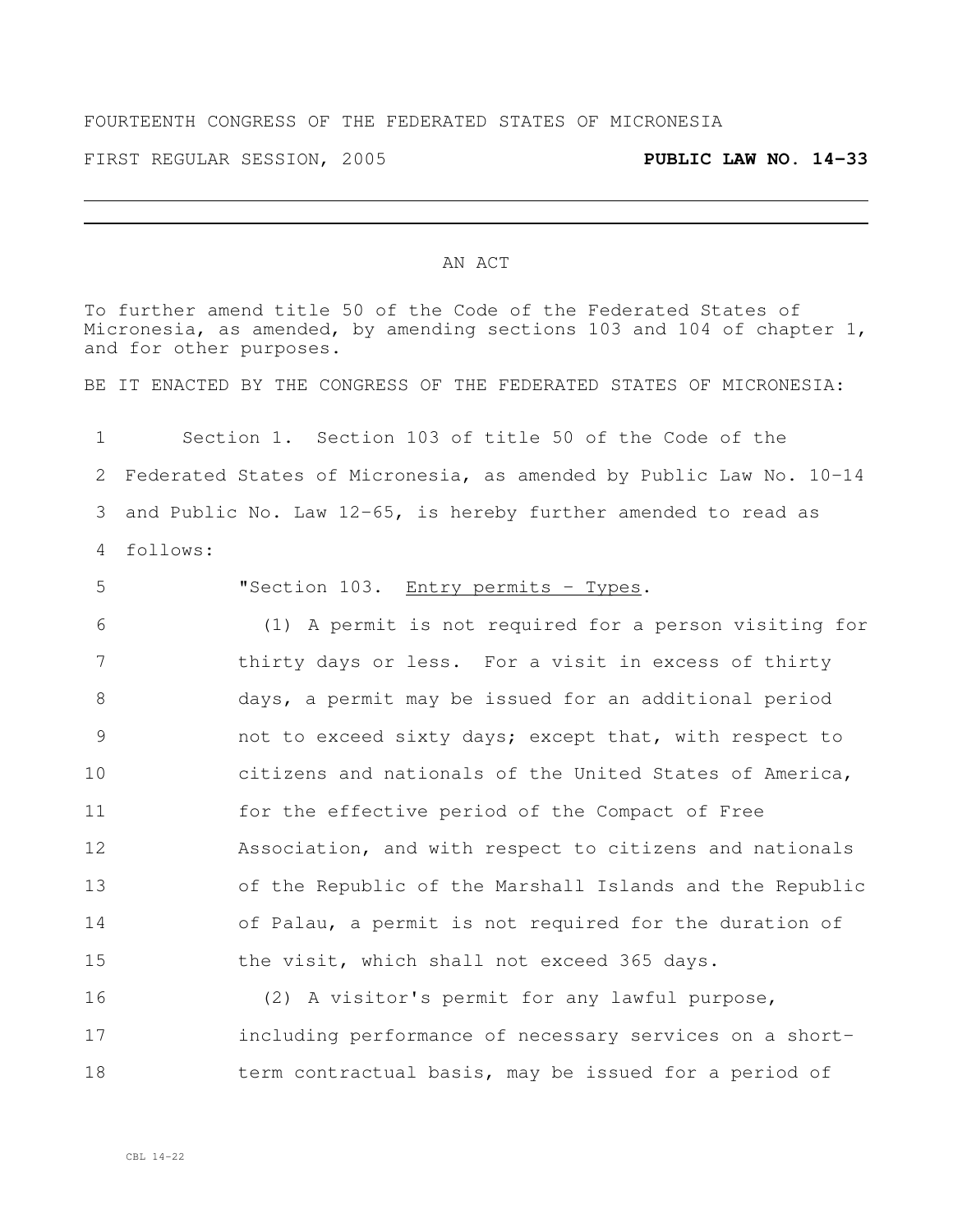specified duration reflecting the time necessary to accomplish the purpose.

 (3) A student permit shall be issued for a specified duration reflecting a student's enrollment in a school or educational program.

 (4) A foreign government official's permit may be issued to any official, employee, or contractual personnel of a foreign government or governmental regional or international organization who wishes to enter the Federated States of Micronesia for purposes of official governmental activities and who is not entitled 12 to enter the Federated States of Micronesia without a permit under section 102 of this chapter.

 (5) Notwithstanding any provision of subsections (1) and (2) of this section, a person entering the Federated States of Micronesia for the purpose of engaging in wholesale or retail sales of goods or services, or for 18 the purpose of taking orders for the purchase of goods or services, without establishing a place of habitation or a place of business within the Federated States of Micronesia, shall be issued a salesperson's permit; PROVIDED, however, that this subsection shall not apply to any person who has a foreign investor's permit pursuant to subsection (7) of this section. (6) An alien worker's permit shall be issued to a

of 7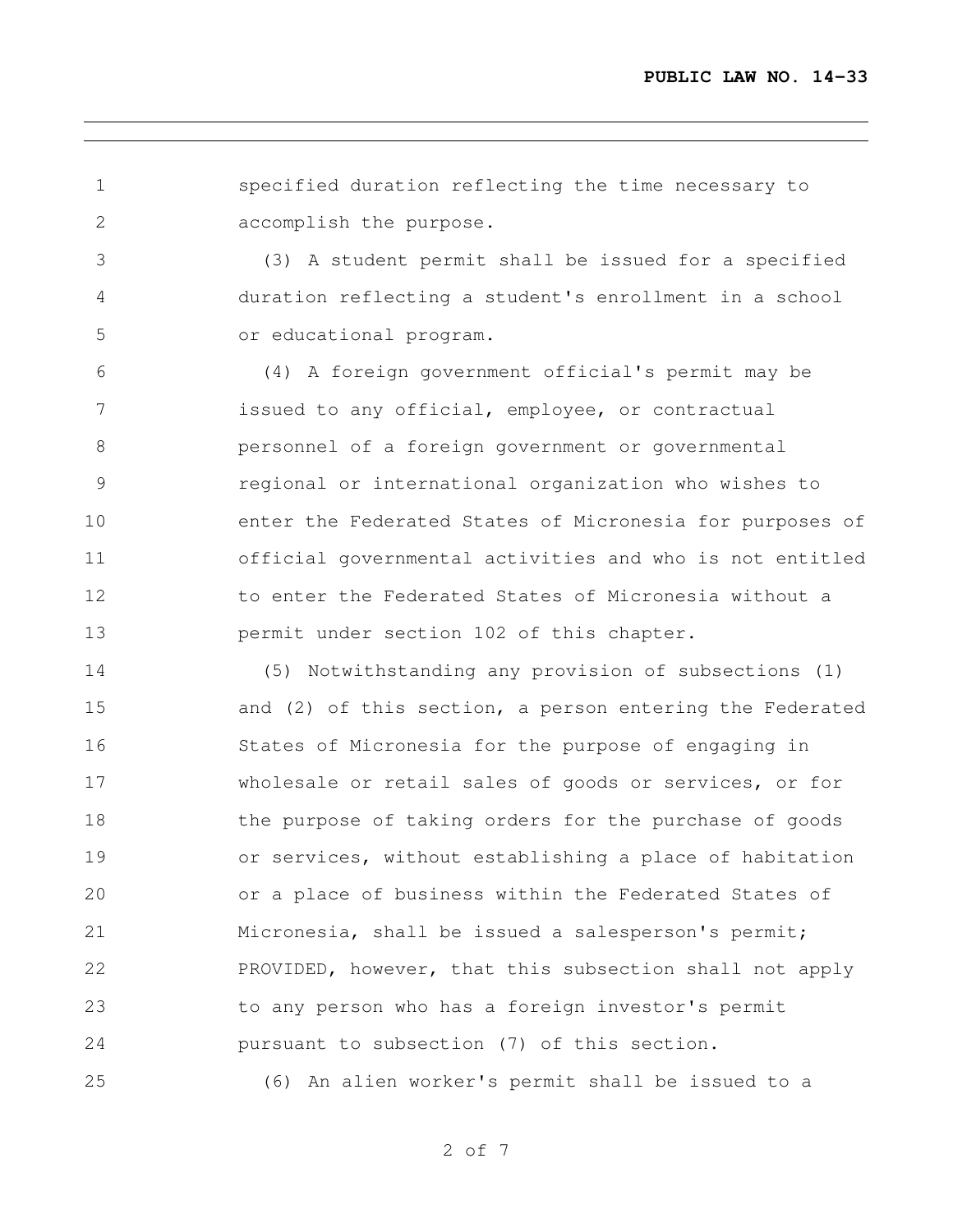noncitizen entering the Federated States of Micronesia upon compliance with all National laws relating to private or governmental employment for the period in which the employment of the alien worker is authorized by contract. The permit shall be renewed upon extension or renewal of the alien's lawful employment status.

 (7) A foreign investor's entry permit shall be issued for a specified duration and may be renewed upon renewal or extension of such foreign investor's business permit.

 (8) A researcher's entry permit shall be issued for **11** research in the fields of endeavor that the President deems in the best interest of and for the well-being of 13 the citizens of the Federated States of Micronesia; PROVIDED that the President receives from the researcher's intended place of stay prior permission for his entry. The President may attach thereto such conditions or restrictions as he deems necessary.

 (9) A missionary's permit shall be issued to a duly ordained, licensed, and certified minister or clergyman. (10) An entry permit shall be issued to a lawful spouse of a citizen.

 (a) Subject to this section and any requirements set out in regulations issued pursuant to section 111 of 24 this chapter, a spouse permit holder shall be permitted to undertake paid employment in the Federated States of

of 7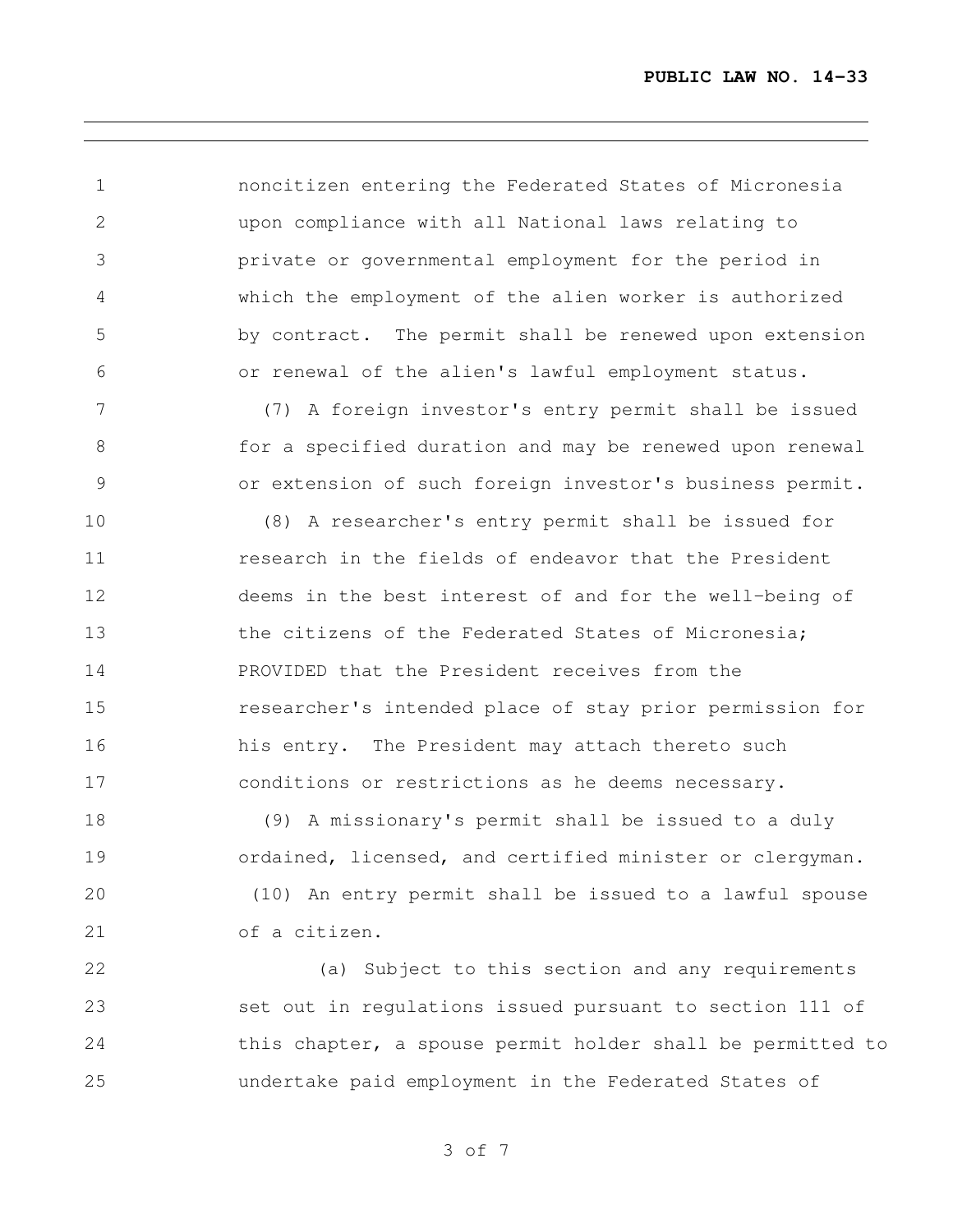Micronesia. In the absence of any regulations on this subject, a spouse permit holder shall be permitted to undertake paid employment in the Federated States of Micronesia only if he or she has been a resident of the Federated States of Micronesia for the 5 years prior to commencing employment and/or has been married to a citizen of the Federated States of Micronesia for the 5 years prior to commencing employment. For the avoidance of doubt, a spouse permit holder may undertake paid employment without obtaining a change of status approval **pursuant to section 104 of this chapter, however, such**  employment must be obtained in accordance with the requirements for hiring non-resident workers contained in title 51 of the Code of the Federated States of Micronesia.

 (b) A spouse permit may be revoked or denied, in accordance with the provisions of this chapter, upon a 18 finding that (i) the parties are divorced, the parties **are informally separated, or the citizen-spouse is**  deceased; and (ii) the revocation or denial is in the best interests of the Federated States of Micronesia.

 (c) Except in extraordinary circumstances, no action to revoke or deny a spouse permit on the grounds of death of the citizen-spouse shall be taken for a period of six months from the date of death of the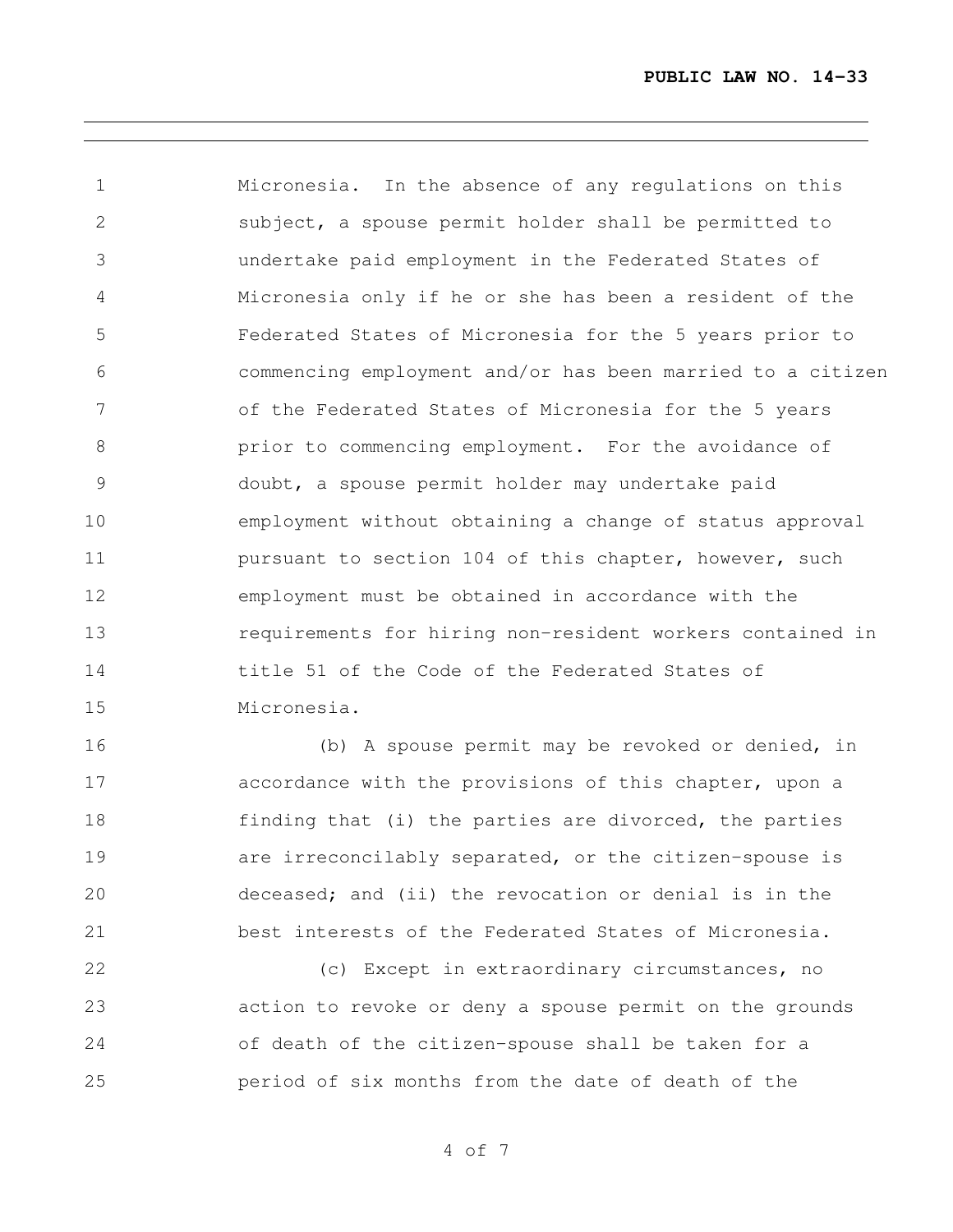citizen-spouse.

 (11) A dependent's entry permit may be issued to an unmarried child, under the age of 18, of a citizen or a noncitizen spouse, subject to the conditions in subsection (10) of this section.

 (12) A spouse or unmarried child under the age of eighteen of any noncitizen principal listed in this section, except subsection (11), may be issued an entry permit for the duration of the principal's entry permit and may be renewed upon renewal of the principal's entry permit."

 Section 2. Section 104 of title 50 of the Code of the Federated States of Micronesia, as amended by Public Law No. 12- 65, is hereby further amended to read as follows:

**"Section 104.** Entry permits - Duration; Habitual 16 residence; Change of status.

 (1) *Duration*. Unless otherwise specified, all entry permits are limited to one year maximum period, with **provision for renewal; except that, entry permits may be**  issued for a period not to exceed 5 years for individuals renewing spouse permits issued pursuant to subsection 103(10) of this chapter.

(2) *Habitual residence*.

 (a) A noncitizen who remains in the Federated States of Micronesia as a visitor under section 103(1)

of 7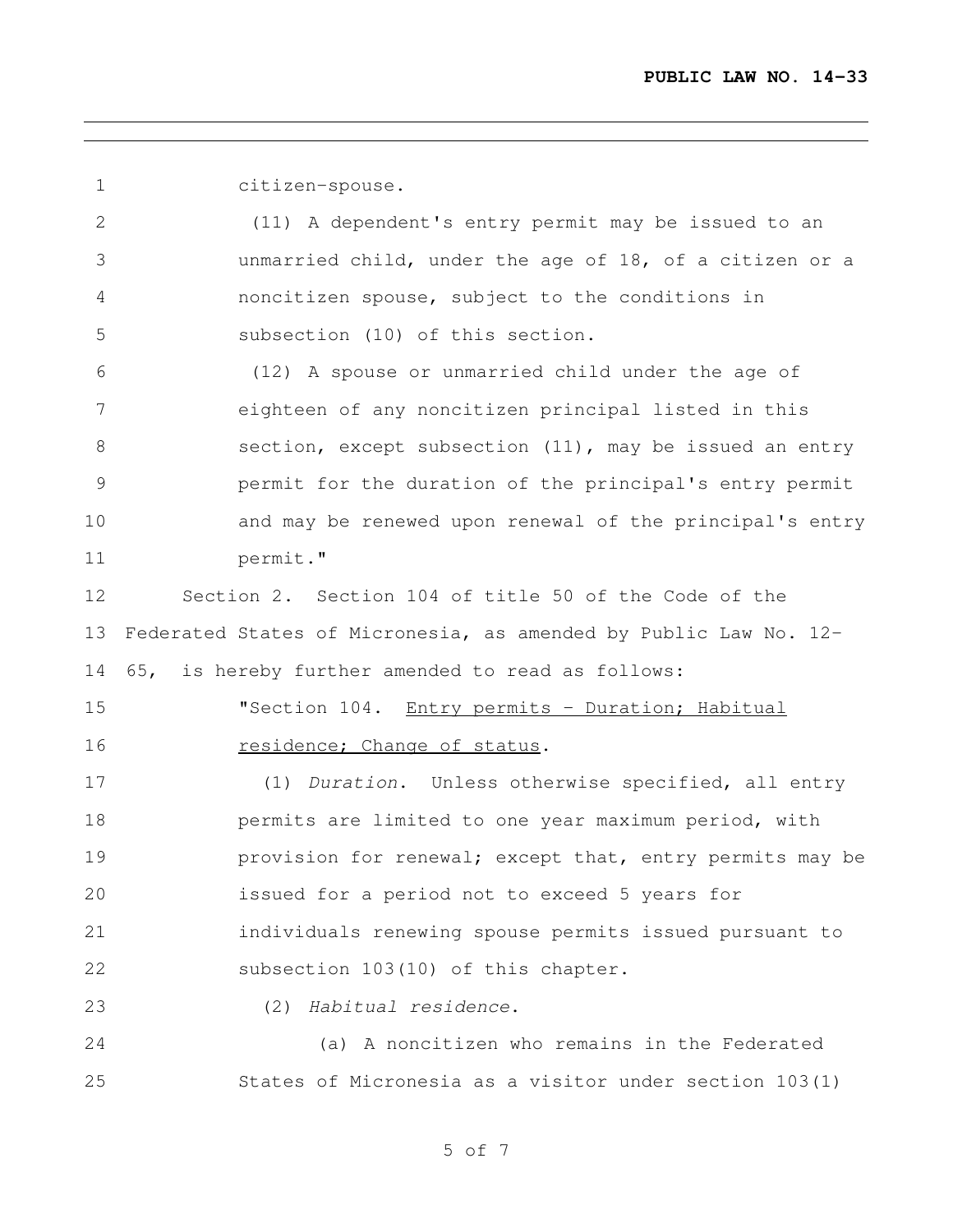of this chapter for one year or more shall be classified as a habitual resident. (b) A habitual resident may be present in the Federated States of Micronesia only for 30 day visits as permitted by section 103(1) of this chapter or for a

 (3), (4), (5), (6), (7), (8), (9), (10), (11) or (12) of 8 this chapter.

longer period of time as permitted by section 103(2),

## (3) *Change of Status.*

 (a) The immigration status of a noncitizen entering the Federated States of Micronesia as a visitor under section 103(1) or 103(2) of this chapter may not be changed during his stay in the Federated States of Micronesia. The immigration status of any noncitizen entering or residing in the Federated States of Micronesia under any other provision of this chapter may not be changed during his stay in the Federated States of Micronesia, except in accordance with the provisions of this title.

 (b) For a noncitizen to change status, he shall be required to apply for a permit reflecting his changed status and pay a fee, except that citizens and nationals of the United States of America, for the duration of the Compact of Free Association, and citizens and nationals of the Republic of the Marshall Islands or the Republic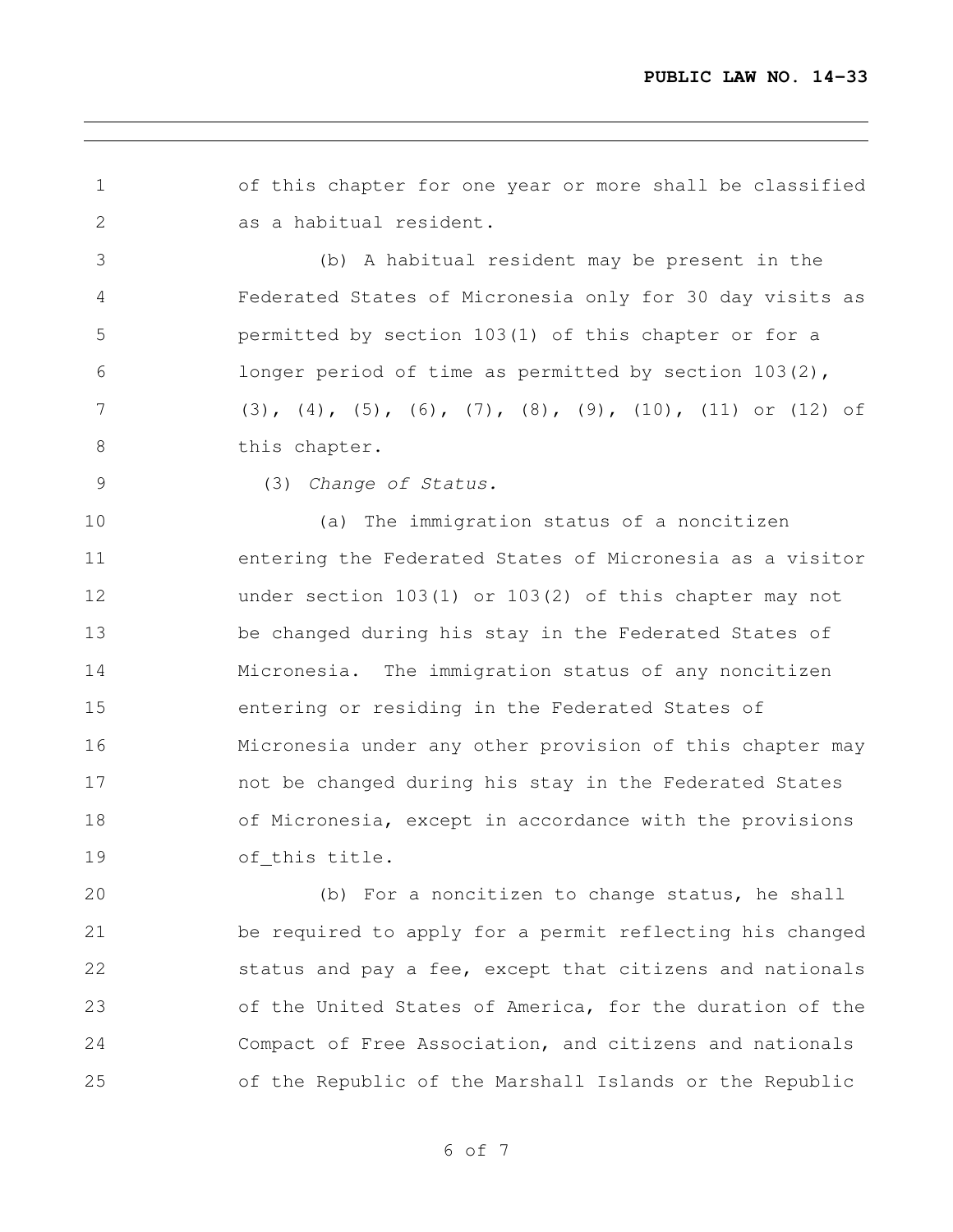of Palau shall not be required to pay a fee to change immigration status. (c) The amount of the fee required by subsection (b) of this section, which shall not be less than \$1,000, and the circumstances under which a change in immigration status may be granted shall be set forth in regulations issued pursuant to section 102(1) of title 17 of the Code of the Federated States of Micronesia. Payment of such fee is required in addition to, and not as a substitute for, any requirements of the desired new status. (d) The President may impose additional conditions for such change of status. (4) *Waiver*. The provisions of this section shall not be waived by the President or his designee." Section 3. This act shall become law upon approval by the President of the Federated States of Micronesia or upon its becoming law without such approval. November 2 , 2005